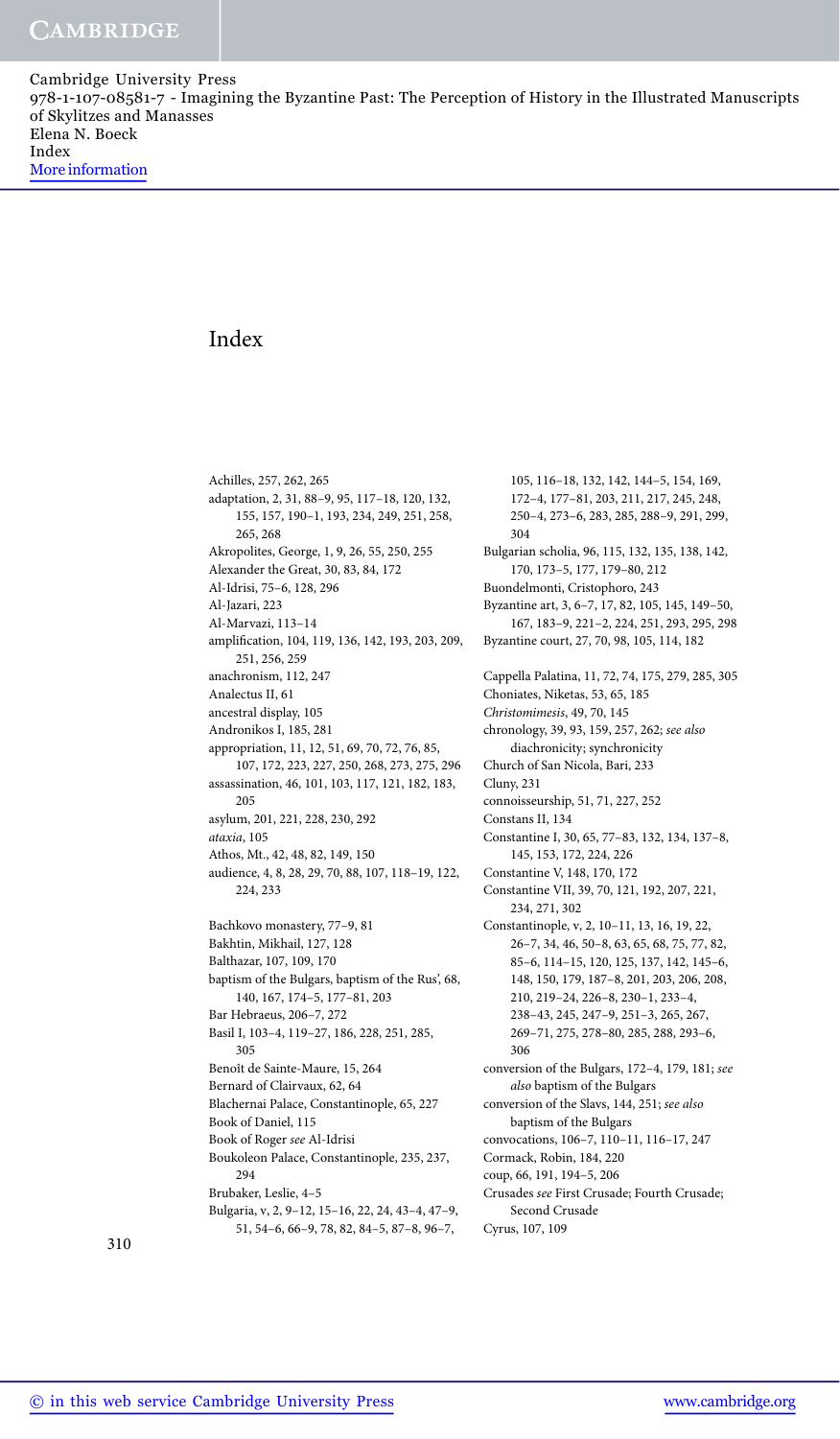*Index* 311 Danielis, 119–27, 129, 143 Darius, 45, 107, 110, 115, 300 David, 30, 80, 84, 134, 146, 167, 185, 247, 273, 277, 303 decapitation, 182, 191, 207, 211, 213, 215, 217 decline, 16, 41, 52, 57, 104, 116, 132 decorum, 183, 187–8, 215, 251 design *see* adaptation; amplification; design intervention; designer; hidden dialogue; juxtaposition of imagery; tailor-made images; visual compression; visual sequence; visual void design intervention, 89, 98, 102, 112, 118, 135, 152, 168, 188, 250 designer, 9, 37, 41, 88–92, 98, 101, 106–7, 115, 117, 120, 125, 132–3, 136, 157, 163, 167–8, 170, 182, 191, 197, 199, 207, 209–10, 217, 233–4, 237–8, 251, 256, 258–9, 263 diachronicity, 93, 107, 112, 117 drowning, 115, 236 Dujcev, Ivan, 46–7, 257 Ecumenical Councils *see* First Ecumenical Council; Seventh Ecumenical Council; Sixth Ecumenical Council *ekklesiekdikoi*, 226 empire *see* Four Monarchies; imperial ideology; legitimacy; legitimization; New Rome; succession; succession of empires; Third Rome; *translatio imperii* emplotment, 89, 95, 98, 101, 104–5, 110, 117, 143, 181, 209, 217 encomium, 125, 245, 247 equestrian monument of Justinian I, Constantinople, 219, 240–3, 245 Eusebius, 30, 116, 145, 270, 274 *femme fatale*, 205, 207, 252; *see also* Theophano First Crusade, 52 First Ecumenical Council, 136–40, 142 four kingdoms theory *see* Four Monarchies; succession of empires Four Monarchies, 115–16 Fourth Crusade, 10, 52–5, 114, 187, 219, 223, 239, 266–7, 273, 281, 290, 302 genitals, 103, 164, 167–8 Geometres, John, 192 George of Antioch, 69, 71 Gigus, 109 *Grandes Chroniques de France*, 15, 266 Great Palace, Constantinople, 65–6, 191, 227, 235 Hagia Sophia, 11, 54, 75, 172, 180, 190, 199, 201, 219–31, 233, 239–40, 242–3, 245, 249–50, 253, 281, 288, 296 halo, 49, 96, 103–4, 112, 134, 150, 152, 154–5, 157, 159, 161, 165, 167, 169, 181 Helen of Troy, 257–9, 261, 263–6, 268 Herakleios, 30, 146 Hercules, 265 heresy, 82, 132, 135–7, 145, 155, 158, 163–4, 170, 172 hesychasm, 82–3, 133, 135, 138–9, 142, 170, 292 hidden dialogue, 127–8, 143, 250–1 *Histoire universelle*, 15 historical consciousness, 12, 30, 174, 177 historical progression, 29, 106, 111, 117 history *see* Four Monarchies; historical consciousness; historical progression; malleability of history; philosophy of history; succession of empires; universal history; world history *History of Outremer*, 15 History of the Five Patriarchates *see* Neilos Doxopatres Hugh de Berzé, 114 iconoclasm, 144–81 iconographic legibility, 164, 224, 228, 230–1, 261, 263 ideological arsenal, 2, 60, 63, 85, 126–8, 182, 250, 252 imperial body, 97, 100, 189, 195, 211, 213, 215, 218 imperial convocations *see* ancestral display; convocations imperial costume, 37, 70, 80, 85, 98, 101, 103, 109, 111, 170, 185, 201 imperial demise, 22, 39, 97, 103–4, 115, 182, 188–9, 205–6, 212, 215, 217, 228, 238, 250, 275 imperial fortunes, 2, 39, 103, 113, 188, 207, 235, 250 imperial ideology, 10, 49, 54, 146–7, 183, 188, 190, 217, 250, 278, 303 Innocent II, 61 insult, 63–5, 157 interlocking societies, 12, 250 intrigue, 53, 61, 96–100, 102, 105, 120, 164–5, 168, 182–3, 189, 192, 201, 203, 210, 211, 228, 235, 238, 250, 253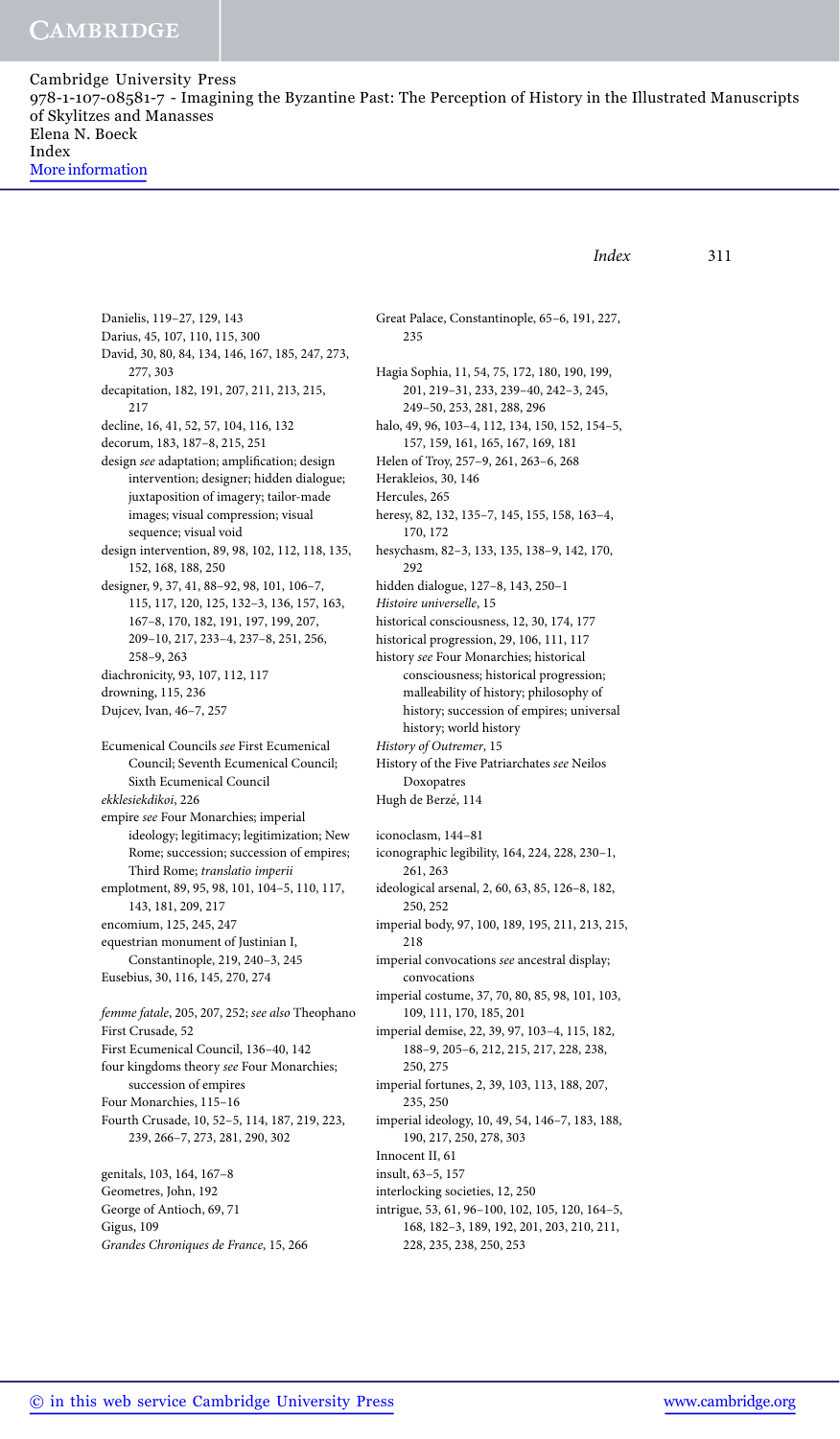312 *Index*

Isaac I Komnenos, 27, 186 Ivan Alexander, 2, 9–10, 12, 16, 26, 42–5, 47–9, 51, 56, 66–9, 77–86, 88, 105–7, 109–12, 115–7, 132–5, 138–40, 142, 172, 174, 177–8, 180–1, 208, 211, 215, 218, 227, 241–2, 245, 247–9, 251–4, 256, 258–9, 268, 275, 280–1, 294 Jerusalem, 10, 15, 53–4, 61, 66, 146, 148, 208, 225, 242, 277 John I Tzimiskes, 97, 187, 189–211, 230, 251, 253 John VI Kantakouzenos, 58, 140, 142 John the Grammarian, 148, 152, 158–9, 163–5 Justinian I, 30, 219–20, 224–6, 239–43, 248, 251, 253 juxtaposition of imagery, 102–4, 111, 118, 191, 199, 201, 251 Kalojan, 56, 267 Kambius, 110 Kerameos, Philagathos, 70 Khan Krum *see* Krum Khludov Psalter, 149, 150, 152, 303 Kiev Psalter, 149, 150, 152–3 Kinnamos, John, 63 Kondakov, Nikodim, 17–19 Krum, 110, 115, 172, 212–13, 215, 217–18 Latin Empire, 53 legitimacy, 2, 9–10, 12–13, 60–1, 64, 66–7, 70, 72, 74, 76, 85, 97–8, 104, 118, 120, 125–8, 143, 145, 170, 187, 190, 195, 203, 207–8,  $250 - 2$ legitimization, 126, 128, 182, 191, 197, 203, 217 Leo III, 147–8, 170, 230, 272 Leo V, 97, 148, 150, 155, 172, 238 Liudprand of Cremona, 206 Macrides, Ruth, 4, 55 malleability of history, 1, 9, 152, 207, 210, 252 Manasses, Constantine, 28–31, 49, 80, 83, 95, 109–10, 134, 138, 170, 174, 177, 207, 209–11, 240, 245, 256–8, 264 Mango, Cyril, 5 Manuel I Komnenos, 29, 51, 63–4, 79, 129, 139, 245, 253, 293 marginal Psalters, 144, 149–50, 153, 164, 180; *see also* Khludov Psalter; Kiev Psalter; Theodore Psalter master-narrative, 113, 149, 153, 157, 161, 206, 238, 250 Matthew of Edessa, 208, 269

Menelaus, 262, 264 meta-narrative, 4, 88, 113, 115, 144, 154, 170, 205, 211, 251–2, 268 Methodios, patriarch of Constantinople, 148, 157–69, 173, 234 Michael I Rangabe, 235 Michael II, 96–7, 148 Michael III, 38, 98, 103, 120–1, 161, 173–5, 228 mission to the Slavs, 178; *see also* conversion of the Bulgars; Cyril; St. Methodios Moscow, 29, 32, 42, 44, 83, 137, 149–50, 154, 180, 243, 253–4; *see also* Third Rome murder, 38, 97–8, 101–5, 110, 115, 126–7, 161, 182–3, 185, 189–90, 193, 201, 203, 205–8, 210–11, 215, 217, 230, 235, 238, 253 Muslim, 12–16, 52, 58–9, 66, 72, 74, 128, 146, 205, 223, 290 narrative *see* emplotment; master-narrative; meta-narrative; narrative configuration; narrative framing; narrative reorientation; narrative strategy; narrative theory; narrativity narrative configuration, 8, 14, 50, 63, 88, 95, 105, 116, 145, 148, 154, 180, 182, 189–90, 205, 207, 210, 234, 251 narrative framing, 2, 17, 144 narrative reorientation, 31, 88, 119, 126, 142, 146, 174, 191, 193, 203 narrative strategy, 81, 103–4, 206, 248 narrative theory *see* Bakhtin, Mikhail; hidden dialogue; Rigney, Ann; Spiegel, Gabrielle; White, Hayden narrativity, 144, 149, 163, 172, 181, 308 Nebuchadnezzar, 107, 109 Neilos Doxopatres, 75 Nelson, Robert, 6 New Constantine, 77, 80–1 New Rome, 5, 77, 146, 245, 247–8, 252, 254–5, 294 New Tsargrad, 85, 245 Nikephoros I, 27, 182, 211–17 Nikephoros II Phokas, 97, 182, 189–211, 213, 217, 230, 235 Nikephoros, patriarch of Constantinople, 148, 150, 152, 157, 163, 168 Norman, 12, 22, 29, 58–60, 69, 71–2, 74, 121, 128, 133, 219, 233, 250, 276, 278–9, 284, 287 Notitia dignitatum, 243 nude, 167, 175, 179, 237; *see also* nudity nudity, 167–8, 309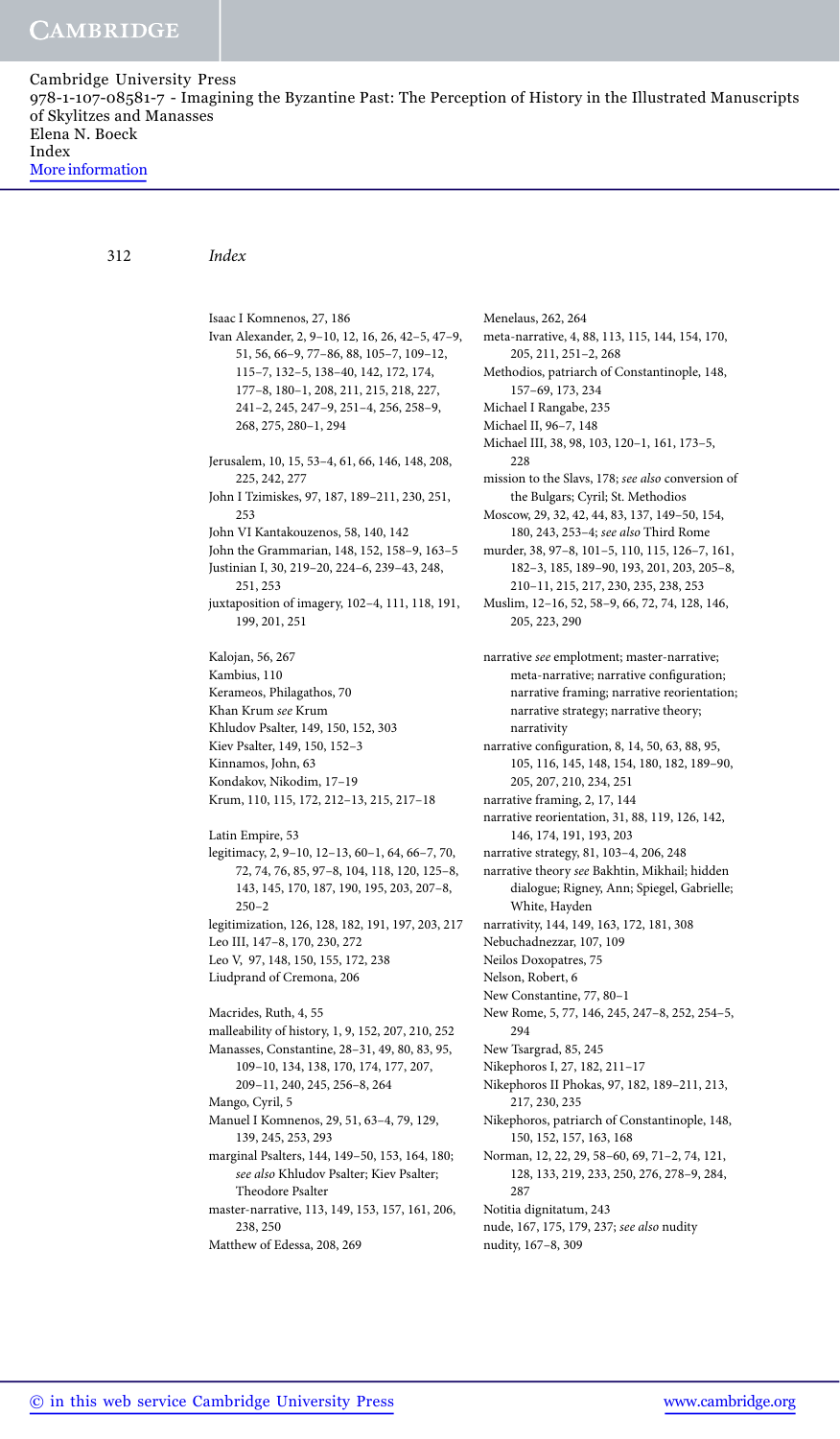```
Index 313
```
Obolensky, Dmitrii, 11–12 Odo of Deuil, 52–3, 271 *Oration on Tsar Phokas*, 208–10 Orthodoxy, 81, 85, 118, 133, 137–40, 142–3, 145–6, 148, 152–3, 154, 157, 170, 172–5, 180–1, 222, 227, 235, 251–2, 272, 288, 293, 295, 301, 306; *see also* Triumph of Orthodoxy Ostrogorsky, George, 57 Otto of Freising, 61, 64, 271 Ottonian empire, 206 Palamas, Gregory, 138–9 Palermo, 11–12, 33, 59, 69–70, 72, 74–5, 129, 175, 273, 279, 289, 305 Paris/Alexander, 256–68 patronage *see* perquisitive patronage; protective patronage performative utterances, 107 perquisitive patronage, 69, 74, 118, 127, 249, 252 philosophy of history, 116 Polyeuktos, patriarch of Constantinople, 199, 203 *pontifex maximus*, 137, 145, 153 predestination, 121–7 premonitions, 105, 121, 126, 235 productive misrepresentation, 230, 233; *see also* narrative prophecy, 122, 235; *see also* prophetic prophetic, 115, 121, 185, 235, 238 protective patronage, 69, 77, 81, 118, 137, 249, 252, 268 punishment, 95, 96, 102, 133–4, 164, 169, 234, 235 regicide, 113, 117, 126, 128–9, 190–1, 193, 206–7, 209, 211, 217, 237, 253 Rigney, Ann, 8, 154, 234 Robert de Clari, 187–8, 223, 267, 269 Roger II, 2, 9–13, 16, 33, 41–2, 48, 51–2, 58–66, 69, 70–2, 74–7, 85, 128–9, 227, 233, 238, 249, 252, 270, 272, 286, 289, 305, 308 *Roman de Troie*, 15, 264, 266–7 Romanos II, 190, 194, 199, 205, 210 Romanos III Argyros, 46, 167, 235–8 Romulus, 45 Rus', 11, 19, 24, 129, 152, 173, 178–80, 203, 221–2, 227, 245, 280, 282, 307 St. Cyril, 178 St. Diomedes, 125 St. Diomedes legend, 125

St. Diomedes monastery, Constantinople, 121, 125 St. Gregory of Sinai, 82 St. Maximos the Confessor, 129–42 St. Methodios (mission to the Slavs), 178 St. Peter, 60, 168–9, 242 Santa Maria dell' Ammiraglio (La Martorana), Palermo, 69, 71 Second Bulgarian empire, 48, 55, 247 Second Crusade, 10, 52 Serbia, 54, 56, 66–7, 77, 81, 288 Ševčenko, Ihor, 22, 177 Seventh Ecumenical Council, 136, 138–40, 142 Sicily, v, 2, 10–12, 16, 22, 33, 42, 51–2, 58, 59–65, 69, 71, 74–7, 128–9, 233, 250, 270, 276, 279, 286–7, 308 Sixth Ecumenical Council, 135, 138–9, 142 Skylitzes, John, 8, 26–9, 39, 41, 95, 121, 154, 190–1, 195, 234, 237 Spiegel, Gabrielle, 14, 113 Stefan Dušan IV, 67, 85 Stephen of Novgorod, 242 strangulation, 67, 114–15, 235, 237, 253 succession, 10, 26, 45, 54, 57, 63, 68, 76, 84, 96, 105–6, 110–11, 114–15, 117, 153, 177, 180, 187, 195, 245, 249, 251, 253 succession of empires, 10, 106, 115, 117, 251 symbolic value, 65, 85, 219, 234 synchronicity, 107 tailor-made images, 92, 163, 228, 235, 237; *see also* design *taxis*, 105 Tetraevangelion, 48, 68, 81, 140, 291 Theodora, empress, daughter of Constantine VIII, 112 Theodora, first wife of Ivan Alexander, 68 Théodora, play by Victorien Sardou, 252-3 Theodora, second wife of Ivan Alexander, 68 Theodora, sister of Romanos II, wife of John I Tzimiskes, 205 Theodora, widow of Theophilos, mother of Michael III, 98, 101, 122, 148–81 Theodora, wife of Justinian I, 239 Theodore I Lascaris, 54 Theodore Psalter, 149–50, 152, 272, 274 Theodotos Melissenos, 157 Theophanes "the Greek," 243 Theophano, 189–211, 235, 253 Theophilos, 148, 157, 172–4, 180–1, 228, 272, 288 Thietmar of Merseburg, 206